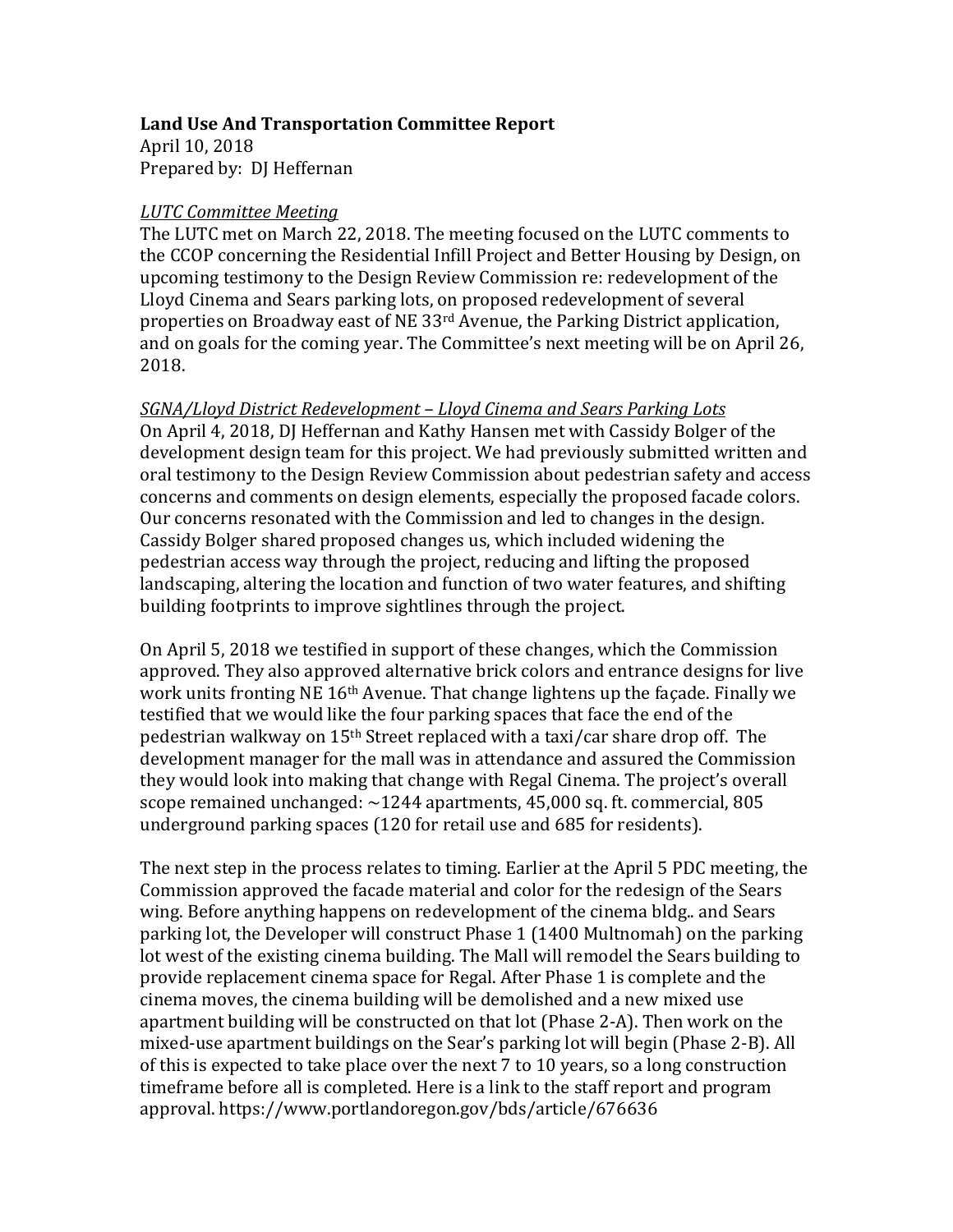#### *Other Development Projects*

DJ Heffernan and Kathy Hansen met with Ken Patterson of Grant Park Neighborhood on April 3, 2018 to discuss proposed redevelopments near NE 33 $^{\text{rd}}$ Avenue. There is a proposal to redevelop the 25,700 sq. ft. Gordon Fireplace building into a creative workspace called The Airplane Factory with Emerick Architects in the design lead. We also discussed the proposal to redevelop the now closed Jackson convenience store and the Burger King site. GPN agreed to take the lead on the Jackson site. SGNA has the lead to monitor the Gordon's site and Burger King. We pledged to share information. Ken shared his concerns for pedestrian safety at NE 33<sup>rd</sup> and Broadway, the need for a west to south left turn lane on Broadway, and bike safety. We discussed the importance of the Broadway-Weidler Corridor plan update to address these concerns.

There is no update on the proposed  $53$ -unit apartment building at NE 28<sup>th</sup> and Halsey. The owner is trying to get approval for the project without having to go through design review and appears to be making progress toward meeting the byright development approval criteria for the site. We may learn the fate of this site when the owner gets construction approval.

## **Portland in the Street Grant**

We're waiting for the City to get us a contract so we can start the design competition for the painted curb extension at NE  $21<sup>st</sup>$  and Clackamas. We discussed the possibility of using developer contributions to improve safety at this intersection and at NE 16<sup>th</sup> and Clackamas with Cassidy Bolger.

## *NECN-LUTC Meeting*

DJ Heffernan attended the  $3/28/18$  meeting at which there was a presentation of Portland for Everyone seeking support for their take on the Residential Infill Project. Sara Wright presented proposed changes to Portland's rules for neighborhood contact by development interests.

## *LUTC Goals*

The LUTC developed the table below listing all the potential issues we are monitoring and 'dabbling' in. It is not possible for us to do all of this work in the coming year. We need to prioritize. We also discussed the possibility of splitting the committee into two sub-committees. One would focus on transportation issues and the other on land use/development issues. The two groups would meet jointly four times a year and independently in-between. Even with this division, however, there is more than can be accomplished in the next year. We would like the Board to provide guidance on priorities so that we focus on the issues that are most important to Board members. Please discuss and rank priorities by topic area, if possible. We also need more folks to join the Committee if we are to make this system work. We intend to recruit members using social media and personal outreach. Any help the Board can provide in this regard is appreciated.